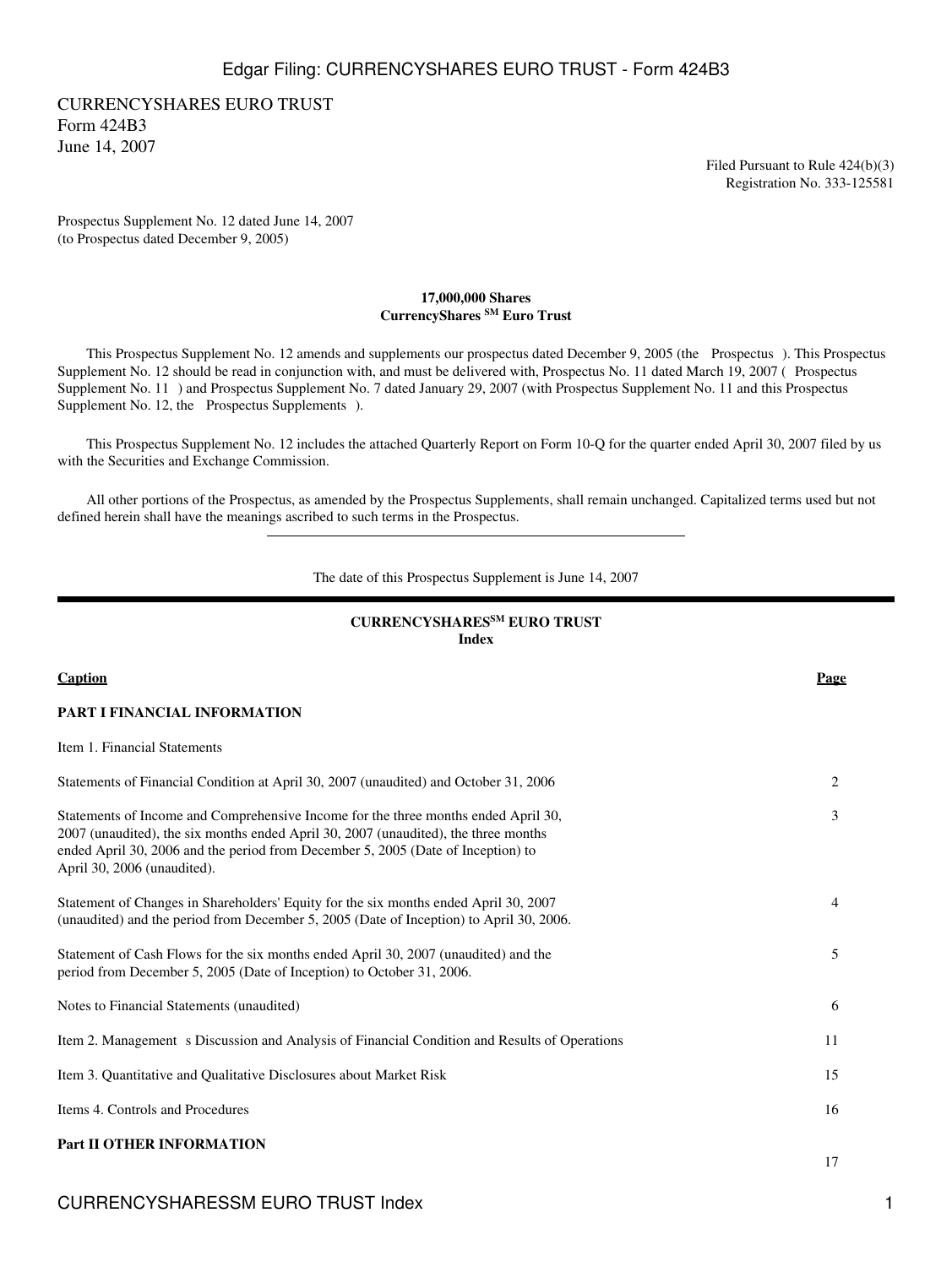| <b>Caption</b>                                                      | Page |
|---------------------------------------------------------------------|------|
| Item 1. Legal Proceedings                                           |      |
| Item 1A. Risk Factors                                               | 17   |
| Item 2. Unregistered Sales of Equity Securities and Use of Proceeds | 17   |
| Item 3. Defaults upon Senior Securities                             | 17   |
| Item 4. Submission of Matters to a Vote of Security Holders         | 17   |
| Item 5. Other Information                                           | 17   |
| Item 6. Exhibits                                                    | 18   |
|                                                                     |      |

# **SIGNATURES**

# **Item 1. FINANCIAL STATEMENTS**

## **CurrencySharesSMEuro Trust Statements of Financial Condition**

|                                                                                                                                                                                                                                        | April 30,2007<br>(Unaudited) | <b>October 31,2006</b>         |
|----------------------------------------------------------------------------------------------------------------------------------------------------------------------------------------------------------------------------------------|------------------------------|--------------------------------|
| <b>Assets</b>                                                                                                                                                                                                                          |                              |                                |
| <b>Current Assets</b>                                                                                                                                                                                                                  |                              |                                |
| Euro deposits, interest bearing<br>Euro deposits, non-interest bearing                                                                                                                                                                 | \$1,010,840,000<br>22,724    | 830,245,000<br>\$.<br>317,767  |
| Receivable from accrued interest                                                                                                                                                                                                       | 2,967,365                    | 1,786,451                      |
| <b>Total Assets</b>                                                                                                                                                                                                                    | \$1,013,830,089              | 832, 349, 218<br>\$.           |
| <b>Liabilities and Shareholders Equity</b>                                                                                                                                                                                             |                              |                                |
| <b>Current Liabilities</b>                                                                                                                                                                                                             |                              |                                |
| Accrued Sponsor's fee                                                                                                                                                                                                                  | \$<br>329,987                | \$.<br>234,204                 |
| <b>Total Liabilities</b>                                                                                                                                                                                                               | 329,987                      | 234,204                        |
| Commitments and Contingent Liabilities (note 7)                                                                                                                                                                                        |                              |                                |
| Redeemable Capital Shares, at redemption value, no par value, 17,000,000 authorized -<br>7,400,000 and 6,500,000 issued and outstanding, respectively<br>Shareholders Equity - Retained Earnings and Cumulative Translation Adjustment | 1,013,500,102                | 832,115,014                    |
| Total Liabilities and Shareholders Equity                                                                                                                                                                                              | \$1,013,830,089              | 832, 349, 218<br><sup>\$</sup> |

*See Notes to Financial Statements.*

2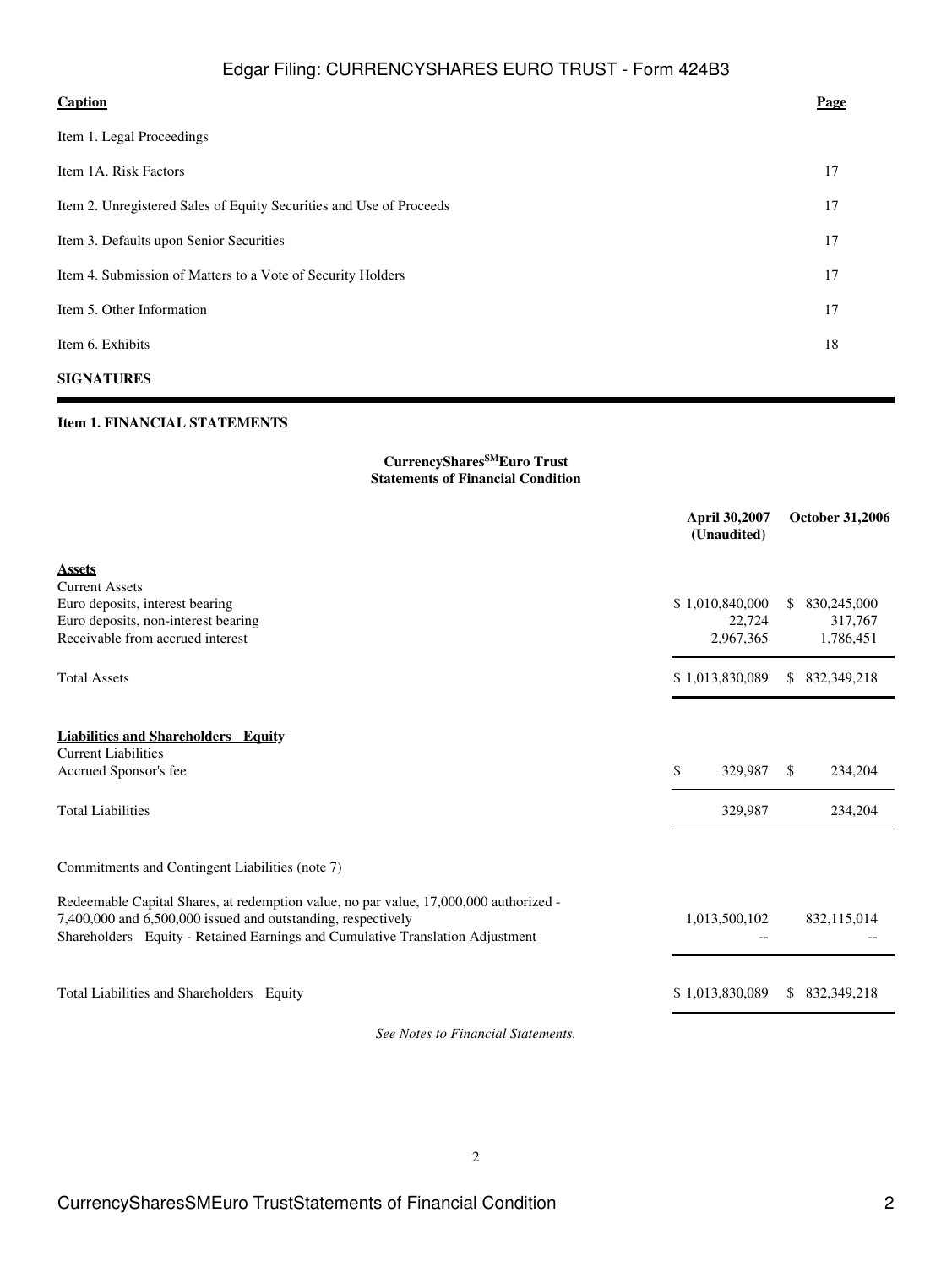### **CurrencySharesSM Euro Trust Statements of Income and Comprehensive Income (Unaudited)**

|                                                               |                                          | Three months<br>ended April 30,<br>2007                 |              | Six months<br>ended April 30,<br>2007 | Three months<br>ended April 30,<br>2006 |     | <b>December 5, 2005</b><br>[Date of Inception]<br>to April 30, 2006 |
|---------------------------------------------------------------|------------------------------------------|---------------------------------------------------------|--------------|---------------------------------------|-----------------------------------------|-----|---------------------------------------------------------------------|
| <b>Income</b><br><b>Interest Income</b>                       | \$                                       | 8,090,245                                               | \$           | 15,435,913                            | \$<br>1,863,408                         | \$. | 2,112,495                                                           |
| <b>Total Income</b>                                           |                                          | 8,090,245                                               |              | 15,435,913                            | 2,112,495                               |     | 1,863,408                                                           |
| <b>Expenses</b><br>Sponsor s fee                              |                                          | 931,829                                                 |              | 1,837,050                             | 320,463                                 |     | 368,231                                                             |
| <b>Total Expenses</b><br>Net Income                           | \$                                       | 931,829<br>7,158,416                                    | \$           | 1,837,050<br>13,598,863               | \$<br>320,463<br>1,542,945              | \$  | 368,231<br>1,744,264                                                |
| Other Comprehensive Income<br>Currency translation adjustment |                                          | 203,172                                                 |              | 190,165                               | 69,268                                  |     | 82,250                                                              |
| Total Comprehensive Income                                    | \$                                       | 7,361,588                                               | $\mathbb{S}$ | 13,789,028                            | \$<br>1,612,213                         | \$  | 1,826,514                                                           |
|                                                               |                                          |                                                         |              |                                       |                                         |     |                                                                     |
| Earnings per share<br>Weighted-average Shares Outstanding     | \$                                       | 1.00<br>7,193,820                                       | $\mathbb{S}$ | 1.93<br>7,048,066                     | \$<br>0.53<br>2,918,539                 | \$  | 0.86<br>2,038,435                                                   |
| Cash Dividends per Share                                      | \$<br>$\sigma$ $\mathbf{v}$ $\mathbf{v}$ | 0.98<br>$\mathbf{r}$<br>$\cdot$ $\cdot$ $\cdot$ $\cdot$ | \$           | 1.86                                  | \$<br>0.38                              | \$  | 0.59                                                                |

*See Notes to Financial Statements.*

## 3

# **CurrencySharesSM Euro Trust Statements of Changes in Shareholders Equity**

|                                                                                          | Six months ended<br>April 30, 2007<br>(Unaudited) |               | <b>December 5, 2005</b><br>[Date of<br>Inception]<br>to October 31,<br>2006 |
|------------------------------------------------------------------------------------------|---------------------------------------------------|---------------|-----------------------------------------------------------------------------|
| Retained Earnings Balance, Beginning of Period<br>Net Income                             | \$<br>$- -$<br>13,598,863                         | -S            | 9,327,120                                                                   |
| <b>Distributions Paid</b><br>Adjustment of redeemable capital shares to redemption value | (13, 118, 592)<br>(480,271)                       |               | (8,165,567)<br>(1,161,553)                                                  |
| Retained Earnings Balance, End of Period                                                 |                                                   |               |                                                                             |
| Cumulative Translation Adjustment, Beginning of Period                                   | \$<br>$--$                                        | <sup>\$</sup> |                                                                             |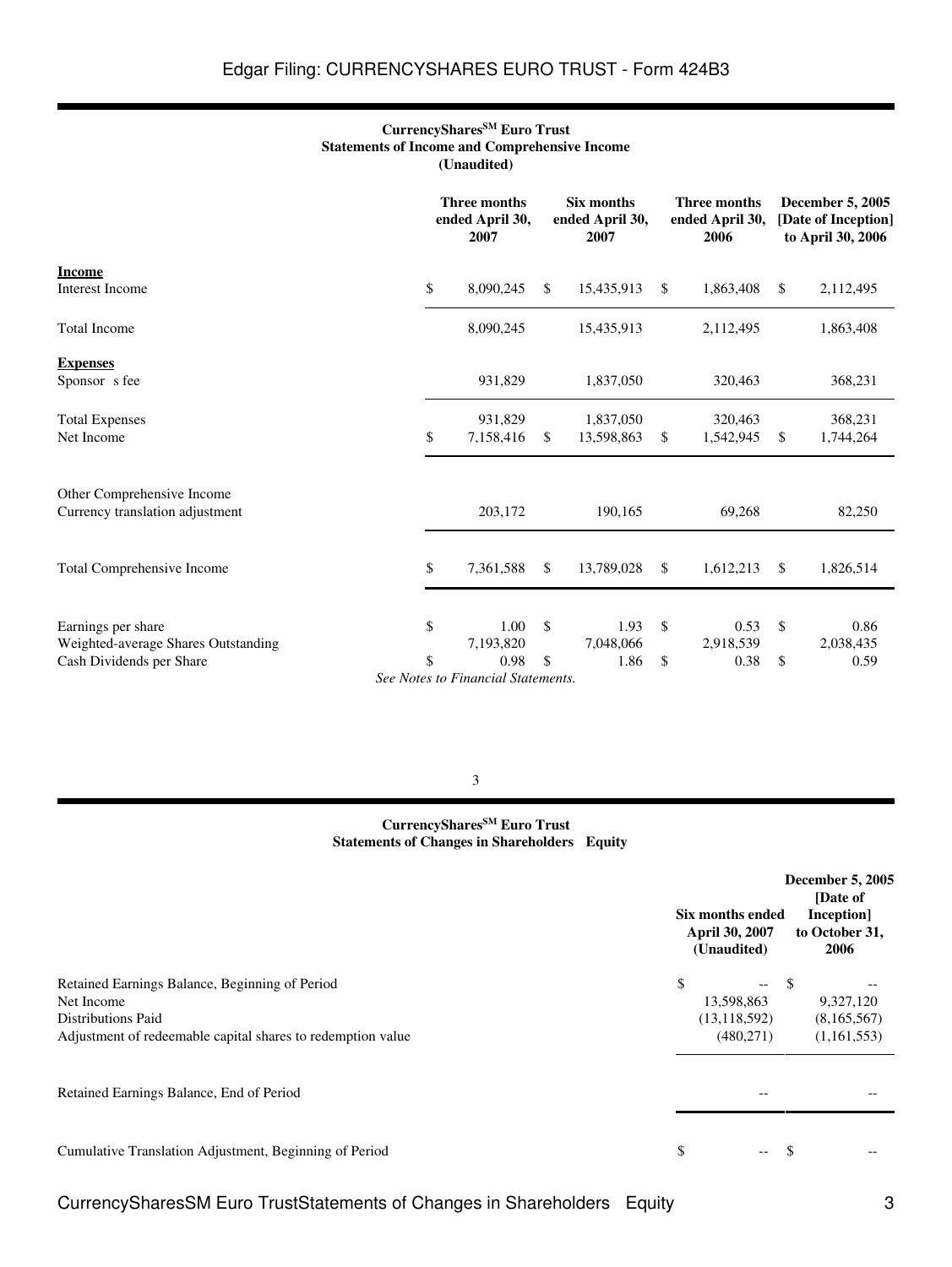| Currency translation adjustment<br>Adjustment of redeemable capital shares to redemption value |   | Six months ended<br><b>April 30, 2007</b><br>(Unaudited)<br>190,165<br>(190, 165) | <b>December 5, 2005</b><br>[Date of<br>Inception]<br>to October 31,<br>2006<br>260,463<br>(260, 463) |      |
|------------------------------------------------------------------------------------------------|---|-----------------------------------------------------------------------------------|------------------------------------------------------------------------------------------------------|------|
| Cumulative Translation Adjustment, End of Period                                               | S | $--$                                                                              | -S                                                                                                   | $ -$ |
| See Notes to Financial Statements.                                                             |   |                                                                                   |                                                                                                      |      |

4

#### **CurrencySharesSM Euro Trust Statements of Cash Flows (Unaudited)**

| April 30,2007                    | <b>December 5, 2005</b><br>Six months ended [Date of Inception]<br>to April 30, 2006 |
|----------------------------------|--------------------------------------------------------------------------------------|
| 14,410,592                       | 1,064,973<br><sup>\$</sup>                                                           |
| (1,760,173)                      | (203, 383)                                                                           |
| 12,650,419                       | 861,590                                                                              |
| 190,901,251                      | 554,916,882                                                                          |
| (72, 370, 395)<br>(13, 118, 592) | (118)<br>(1,198,589)                                                                 |
| 105,412,264                      | 553,718,175                                                                          |
| 62,237,274                       | 26,150,929                                                                           |
| 180,299,957<br>830, 562, 767     | 580,730,694<br>118                                                                   |
|                                  | 580,730,812<br>\$.                                                                   |
|                                  |                                                                                      |
| 13,598,863<br>(2,967,365)        | \$<br>1,744,264<br>(1,096,918)                                                       |
|                                  | \$<br>\$1,010,862,724<br>\$                                                          |

CurrencySharesSM Euro TrustStatements of Cash Flows (Unaudited) 4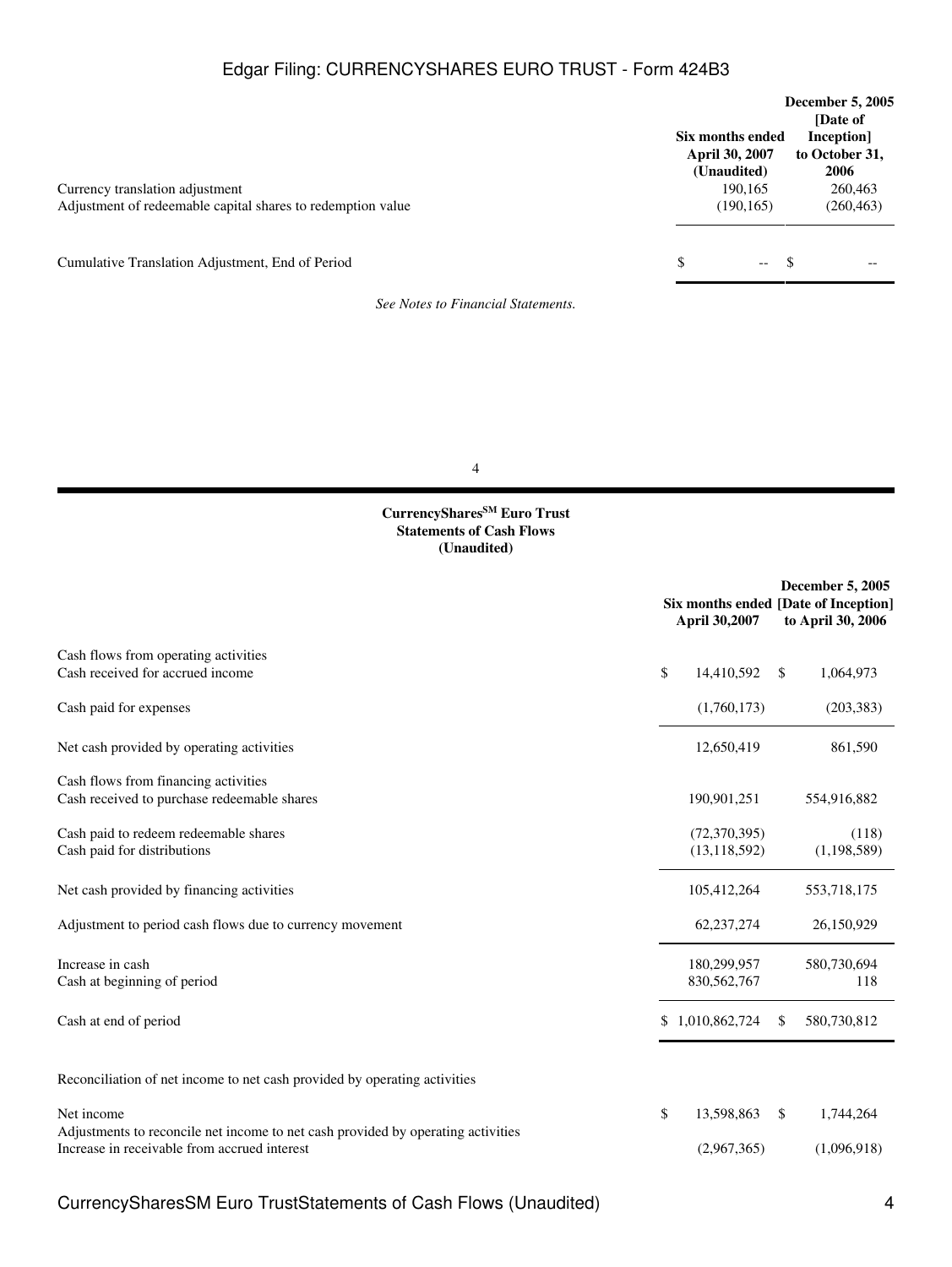|                                                                                 |                      | <b>December 5, 2005</b>              |
|---------------------------------------------------------------------------------|----------------------|--------------------------------------|
|                                                                                 |                      | Six months ended [Date of Inception] |
|                                                                                 | <b>April 30,2007</b> | to April 30, 2006                    |
| Decrease in prior period receivable from accrued interest                       | 1,786,451            |                                      |
| Currency translation adjustment                                                 | 136,687              | 41,622                               |
| Increase in accrued sponsor fee                                                 | 329,987              | 172,622                              |
| Decrease in prior period accrued sponsor fee                                    | (234, 204)           |                                      |
| Net cash provided by operating activities<br>See Notes to Financial Statements. | \$<br>12,650,419     | 861,950                              |
|                                                                                 |                      |                                      |

5

## **Notes to Financial Statements (Unaudited)**

### **1. Organization and Description of the Trust**

The CurrencyShares<sup>SM</sup> Euro Trust (the Trust) was formed under the laws of the State of New York on December 5, 2005 when Rydex Specialized Products LLC d/b/a Rydex Investments (the Sponsor) deposited 100 euro in the Trust s primary deposit account held by JPMorgan Chase Bank N.A., London Branch (the Depository). The Sponsor is a Delaware limited liability company whose sole member is PADCO Advisors II, Inc. (also d/b/a Rydex Investments). The Sponsor is responsible for, among other things, overseeing the performance of The Bank of New York (the Trustee) and the Trust s principal service providers, including the preparation of financial statements. The Trustee is responsible for the day-to-day administration of the Trust.

The investment objective of the Trust is for the Trust s shares (the Shares) to reflect the price of the euro plus accrued interest less Trust s expenses and liabilities. The Shares are intended to provide investors with a simple, cost-effective means of gaining investment benefits similar to those of holding euro. The Trust s assets primarily consist of euro on demand deposit in two deposit accounts maintained by the Depository: a primary deposit account which earns interest and a secondary deposit account which does not earn interest. The secondary deposit account is used only in connection with mid-month creations and redemptions of blocks of 50,000 Shares (Baskets). The secondary account is used to account for interest that has been earned on the primary deposit account during the month but not yet paid and to receive interest earned on the primary deposit account, pay Trust expenses and distribute any excess interest to holders of Shares (Shareholders) on a monthly basis.

The accompanying unaudited financial statements were prepared in accordance with accounting principles generally accepted in the United States of America for interim financial information and with the instructions for Form 10-Q. In the opinion of management, all material adjustments, consisting only of normal recurring adjustments, considered necessary for a fair statement of the interim period financial statements have been made. Interim period results are not necessarily indicative of results for a full-year period. These financial statements and the notes thereto should be read in conjunction with the Trust s financial statements included in the Trust s Annual Report on Form 10-K filed on January 29, 2007.

#### **2. Significant Accounting Policies**

#### **A. Use of Estimates**

The preparation of financial statements in conformity with accounting principles generally accepted in the United States of America requires management to make estimates and assumptions that affect the reported amounts of the assets, liabilities and disclosures of contingent liabilities at the date of the financial statements and the reported amounts of revenue and expenses during the period. Actual results could differ from those estimates.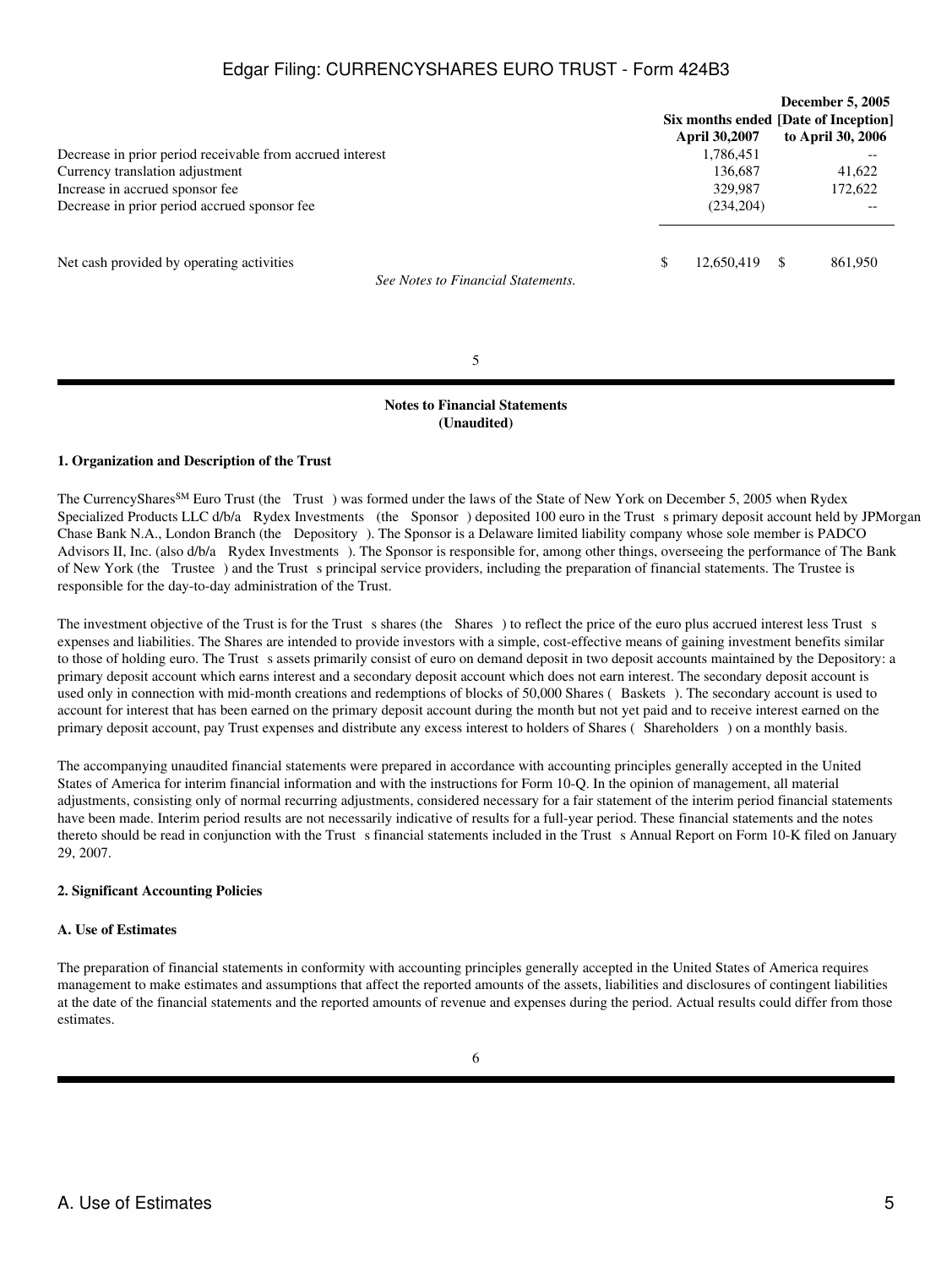### **B. Foreign Currency Translation**

The Trustee calculates the Trust s net asset value (NAV) each business day, as described in Note 3. For NAV calculation purposes, Euro Deposits (cash) are translated at the Noon Buying Rate, which is the U.S. Dollar (USD)/euro exchange rate as determined and published by the Federal Reserve Bank of New York as of 12:00 PM (New York time) on each day that the New York Stock Exchange (NYSE) is open for regular trading.

The functional currency of the Trust is the euro in accordance with Financial Accounting Standard (FAS) 52, Foreign Currency Translation. For financial statement reporting purposes, the U.S. Dollar is the reporting currency. As a result, the financial statements are translated from euro to USD. The Noon Buying Rate on the last day of the period is used for translation in the statements of financial condition. The average Noon Buying Rate for the period is used for translation in the statement of income and comprehensive income and the statement of cash flows. Any currency translation adjustment is included in comprehensive income.

#### **C. Federal Income Taxes**

The Trust is treated as a grantor trust for federal income tax purposes and, therefore, no provision for federal income taxes is required. Interest, gains and losses are passed through to the Shareholders.

Shareholders generally will be treated, for U.S. federal income tax purposes, as if they directly owned a pro-rata share of the assets held in the Trust. Shareholders also will be treated as if they directly received their respective pro-rata shares of the Trust sincome, if any, and as if they directly incurred their respective pro-rata shares of the Trust s expenses. The acquisition of Shares by a U.S. Shareholder as part of a creation of a Basket will not be a taxable event to the Shareholder.

The Sponsor s fee accrues daily and is payable monthly. For U.S. federal income tax purposes, an accrual-basis U.S. Shareholder generally will be required to take into account as an expense its allocable share of the USD-equivalent of the amount of the Sponsor s fee that is accrued on each day, with such USD-equivalent being determined by the currency exchange rate that is in effect on the respective day. To the extent that the currency exchange rate on the date of payment of the accrued amount of the Sponsors fee differs from the currency exchange rate in effect on the day of accrual, the U.S. Shareholder will recognize a currency gain or loss for U.S. federal income tax purposes.

The Trust does not expect to generate taxable income except for gain (if any) upon the sale of euro and interest income. A non-U.S. Shareholder generally will not be subject to U.S. federal income tax with respect to gain recognized upon the sale or other disposition of Shares, or upon the sale of euro by the Trust, unless: (1) the non-U.S. Shareholder is an individual and is present in the United States for 183 days or more during the taxable year of the sale or other disposition, and the gain is treated as being from United States sources; or (2) the gain is effectively connected with the conduct by the non-U.S. Shareholder of a trade or business in the United States.

A non-U.S. Shareholder s share of any interest income earned by the Trust generally will not be subject to U.S. federal income tax unless the Shares owned by such non-U.S. Shareholder are effectively connected with the conduct by the non-U.S. Shareholder of a trade or business in the United States.

7

## **D. Revenue Recognition**

Interest on the primary deposit account accrues daily as earned and is received on a monthly basis.

## **E. Dividends**

To the extent that the interest earned by the Trust exceeds the sum of the Sponsor s fee for the prior month plus other Trust expenses, if any, the Trust will distribute, as a dividend, the excess interest earned in euro effective on the first business day of the subsequent month. The Trustee will direct that the excess euro be converted into USD at the prevailing market rate and the Trustee will distribute the USD as promptly as practicable to Shareholders on a pro rata basis (in accordance with the number of Shares that they own). For the month of April, 2007 an income distribution of \$0.35912 per share was paid on May 8, 2007.

#### **3. Euro Deposits**

Euro principal deposits are held in a euro-denominated, interest-bearing demand account. For the six months ending April 30, 2007, there were euro principal deposits of 145,000,000 and 55,000,000 euro principal redemptions resulting in an ending euro principal balance of 740,000,000. This equates to 1,010,840,000 USD. For the period from December 5, 2005 (Date of Inception) to October 31, 2006, there were euro principal

# 3. Euro Deposits 6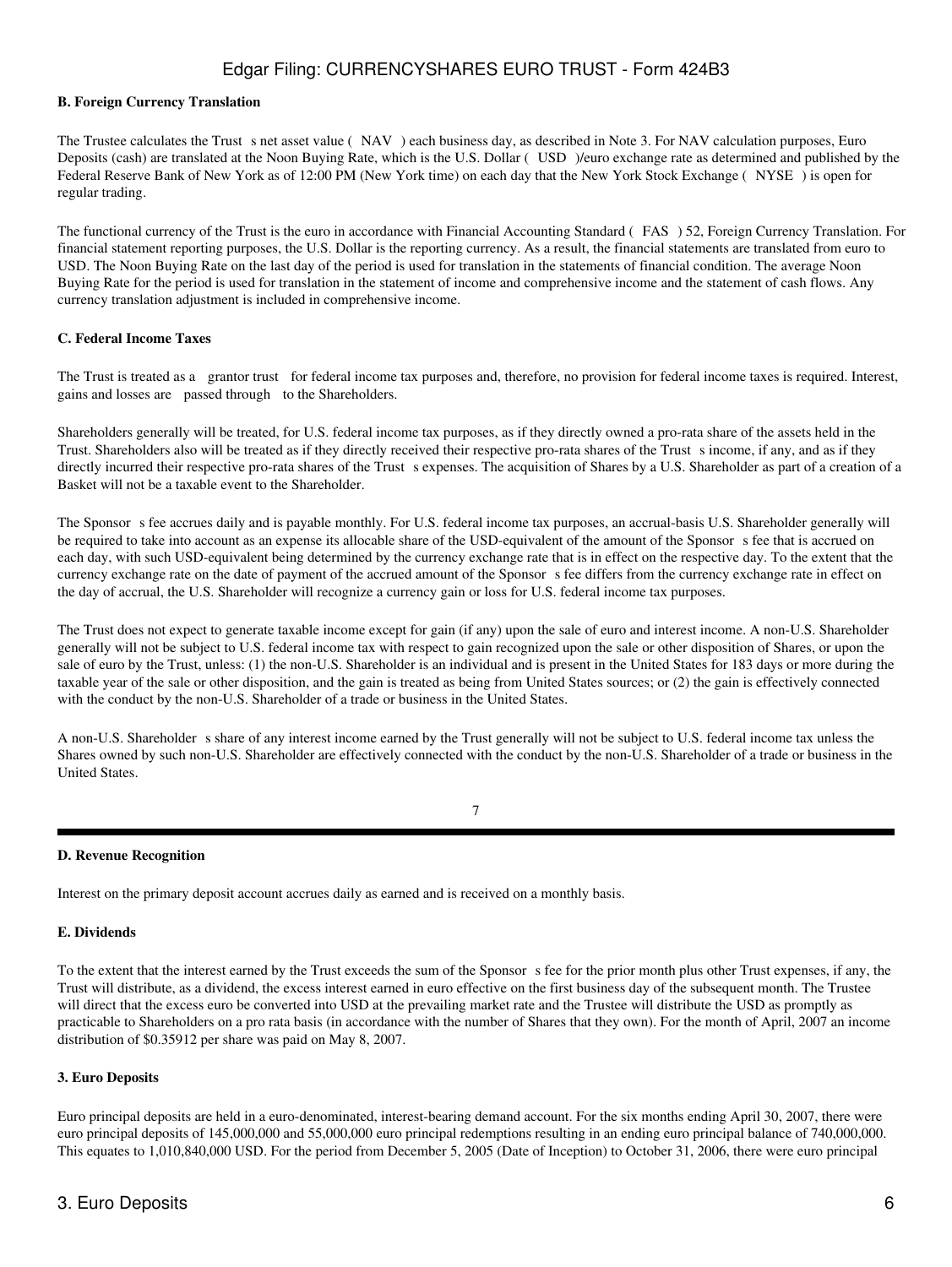deposits of 820,000,000 and euro principal redemptions of 170,000,100 resulting in an ending euro principal balance of 650,000,000. This equated to 830,245,000 USD. In addition, net interest associated with creation and redemption activity is held in a euro-denominated non-interest-bearing account, and any balance is distributed in full as part of the monthly income distributions.

#### **4. Redeemable Capital Shares**

Shares are classified as redeemable for financial statement purposes, since they are subject to redemption. Shares are issued and redeemed continuously in Baskets in exchange for euro. Individual investors cannot purchase or redeem Shares in direct transactions with the Trust. Only Authorized Participants (as defined below) may place orders to create and redeem Baskets. An Authorized Participant is a DTC participant that is a registered broker-dealer or other institution eligible to settle securities transactions though the book-entry facilities of the DTC and which has entered into a contractual arrangement with the Trust and the Sponsor governing, among other matters, the creation and redemption process. Authorized Participants may redeem their Shares at any time in Baskets.

Due to expected continuing creations and redemptions of Baskets and the three-day period for settlement of each creation or redemption, the Trust reflects Shares created as a receivable. Shares redeemed are reflected as a liability on the trade date. Outstanding Shares are reflected at a redemption value, which is the NAV per Share at the period end date. Adjustments to redeemable capital shares at redemption value are recorded against retained earnings, or, in the absence of retained earnings, by charges against the cumulative translation adjustment.

Activity in redeemable capital Shares is as follows:

|                                                                | <b>Shares</b> | <b>Six months ended</b><br>April 30, 2007<br>U.S. Dollar<br>Amount | <b>Shares</b> | Period from December 5, 2005<br>[Date of Inception]<br>to October 31, 2006<br>U.S. Dollar<br>Amount |
|----------------------------------------------------------------|---------------|--------------------------------------------------------------------|---------------|-----------------------------------------------------------------------------------------------------|
| Opening balance                                                | 6,500,000     | 832,115,014<br><b>S</b>                                            |               | \$<br>118                                                                                           |
| Shares issued                                                  | 1,450,000     | 190,901,251                                                        | 8,200,000     | 1,019,824,365                                                                                       |
| Shares redeemed<br>Adjustment to period Shares due to currency | (550,000)     | (72,370,395)                                                       | (1,700,001)   | (211, 476, 831)                                                                                     |
| movement and other                                             | $- -$         | 62,854,232                                                         |               | 23,767,362                                                                                          |
| Ending redemption balance                                      | 7,400,000     | \$1,013,500,102                                                    | 6.500,000     | 832,115,014<br>S.                                                                                   |

The Trustee will calculate the Trust s NAV each business day. To calculate the NAV, the Trustee will subtract the Sponsor s accrued fee through the previous day from the euro held by the Trust (including all unpaid interest accrued through the preceding day) and calculate the value of the euro in USD based upon the Noon Buying Rate. If, on a particular evaluation day, the Noon Buying Rate has not been determined and announced by 2:00 PM (New York time), then the most recent Federal Reserve Bank of New York determination of the Noon Buying Rate shall be used to determine the NAV of the Trust unless the Trustee, in consultation with the Sponsor, determines that such price is inappropriate to use as the basis for such valuation. In the event that the Trustee and the Sponsor determine that the most recent Federal Reserve Bank of New York determination of the Noon Buying Rate is not an appropriate basis for valuation of the Trust seuro, they shall determine an alternative basis for such evaluation to be employed by the Trustee. The Trustee also determines the NAV per Share, which equals the NAV of the Trust divided by the number of outstanding Shares. Shares deliverable under a purchase order are considered outstanding for purposes of determining NAV per Share; Shares deliverable under a redemption order are not considered outstanding for this purpose.

### **5. Sponsor s** Fee

The Sponsor s fee accrues daily at an annual nominal rate of 0.40% of the euro in the Trust (including all unpaid interest but excluding unpaid fees, each as accrued through the immediately preceding day) and is paid monthly.

The Sponsor assumes and pays the following administrative and marketing expenses incurred by the Trust: the Trustee s monthly fee, NYSE listing fees, SEC registration fees, typical maintenance and transaction fees of the Depository, printing and mailing costs, audit fees and expenses, up to \$100,000 per year in legal fees and expenses, and applicable license fees. The Sponsor has also paid the costs of the Trust s organization and the initial sales of the Shares, which were approximately \$1,000,000 when the Trust was formed.

In certain exceptional cases the Trust will pay for some expenses in addition to the Sponsor s fee. These exceptions include expenses not assumed by the Sponsor (i.e., expenses other than those identified in the preceding paragraph), taxes and governmental charges, expenses and

# 5. Sponsor s Fee 7 and 200 and 200 and 200 and 200 and 200 and 200 and 200 and 200 and 200 and 200 and 200 and 200 and 200 and 200 and 200 and 200 and 200 and 200 and 200 and 200 and 200 and 200 and 200 and 200 and 200 and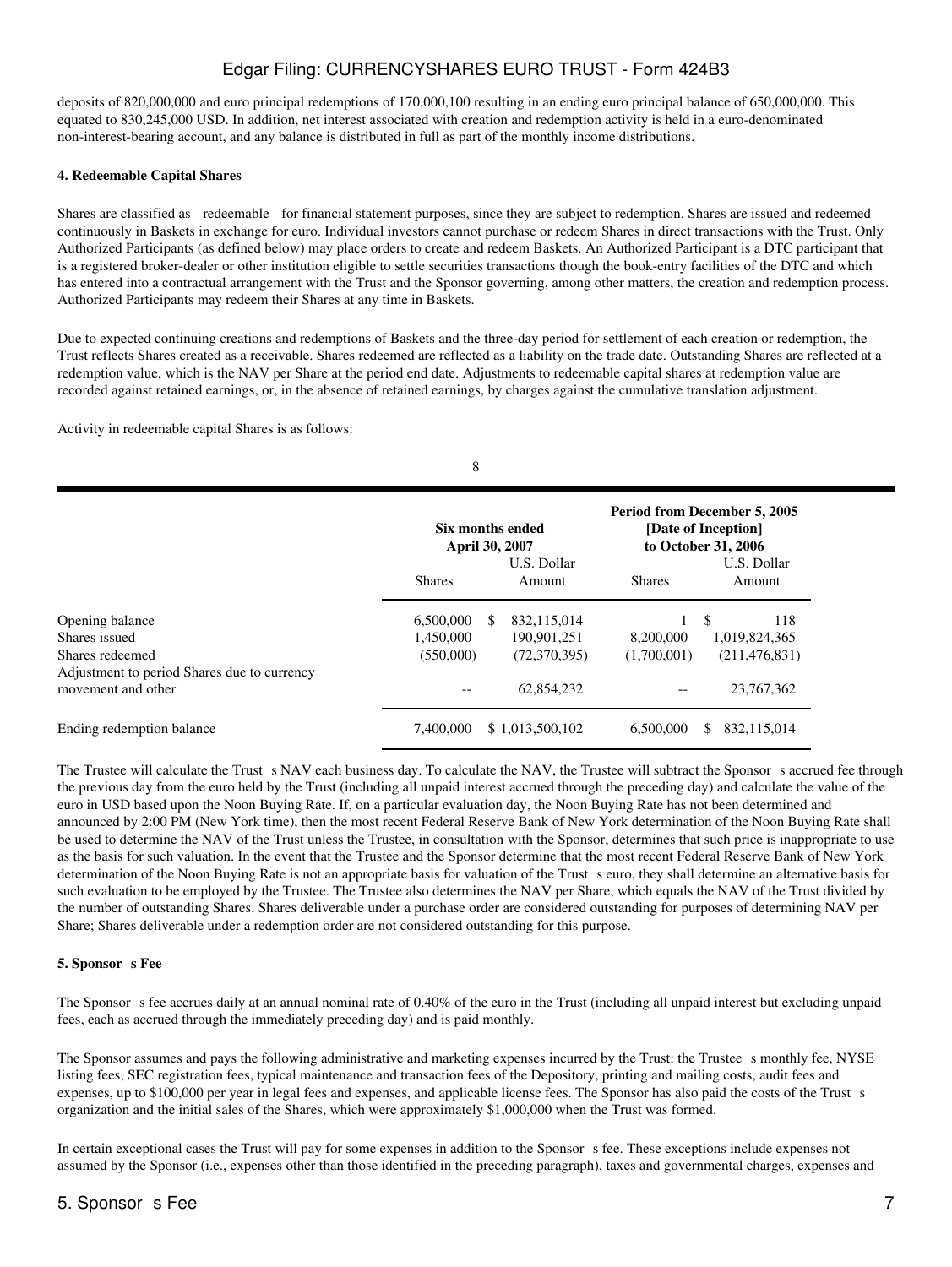costs of any extraordinary services performed by the Trustee or the Sponsor on behalf of the Trust or action taken by the Trustee or the Sponsor to protect the Trust or the interests of Shareholders, indemnification of the Sponsor under the Depositary Trust Agreement, and legal expenses in excess of \$100,000 per year.

#### **6. Related Parties**

The Sponsor is a related party of the Trust. The Sponsor oversees the performance of the Trustee and the Trust s principal service providers, including the preparation of financial statements, but does not exercise day-to-day oversight over the Trustee or the Trust s service providers. The Sponsor has paid the costs of the Trust s organization and the initial sales of the Shares, as described in Note 5.

#### **7. Concentration Risk**

All of the Trust s assets are euro, which creates a concentration risk associated with fluctuations in the price of euro. Accordingly, a decline in the price of euro to USD exchange rate will have an adverse effect on the value of the Shares. Factors that may have the effect of causing a decline in the price of euro include national debt levels and trade deficits, domestic and foreign inflation rates, domestic and foreign interest rates, investment and trading activities of institutions and global or regional political, economic or financial events and situations. Substantial sales of euro by the official sector (central banks, other governmental agencies and related institutions that buy, sell and hold euro as part of their reserve assets) could adversely affect an investment in the Shares.

#### **8. Commitments and Contingencies**

Under the Trust s organizational documents, the Sponsor is indemnified against any liability or expense it incurs without negligence, bad faith or willful misconduct on its part. The Trust s maximum exposure under these arrangements is unknown, as this would involve future claims that may be made against the Trust that have not yet occurred.

10

### Item 2. MANAGEMENT S DISCUSSION AND ANALYSIS OF FINANCIAL CONDITION AND RESULTS OF OPERATIONS

### **Cautionary Statement Regarding Forward-Looking Information and Risk Factors**

This report contains forward-looking statements within the meaning of the Private Securities Litigation Reform Act of 1995. These statements are predictions and actual events or results may differ materially from those expressed in our forward-looking statements. Risks and uncertainties may cause our actual results to differ materially from those expressed in our forward-looking statements. These uncertainties and other factors include, but are not limited to, the following:

The value of the Shares relates directly to the value of the euro held by the Trust and fluctuations in the price of the euro could materially adversely affect an investment in the Shares. Readers are urged to review the Risk Factors section contained in the Prospectus for a description of other risks and uncertainties that may affect an investment in the Shares.

The discussion and analysis which follows may contain statements that relate to future events or future performance. In some cases, such forward-looking statements can be identified by terminology such as anticipate, expect, intend, plan, believe, seek, outlook and estin as similar words and phrases that signify forward-looking statements. Neither Rydex Specialized Products LLC d/b/a Rydex Investments (the

Sponsor) nor any other person assumes responsibility for the accuracy or completeness of forward-looking statements. Further, these forward-looking statements are made as of the date of this report, and will not be revised or updated to reflect actual results or changes in the Sponsor s expectations or predictions.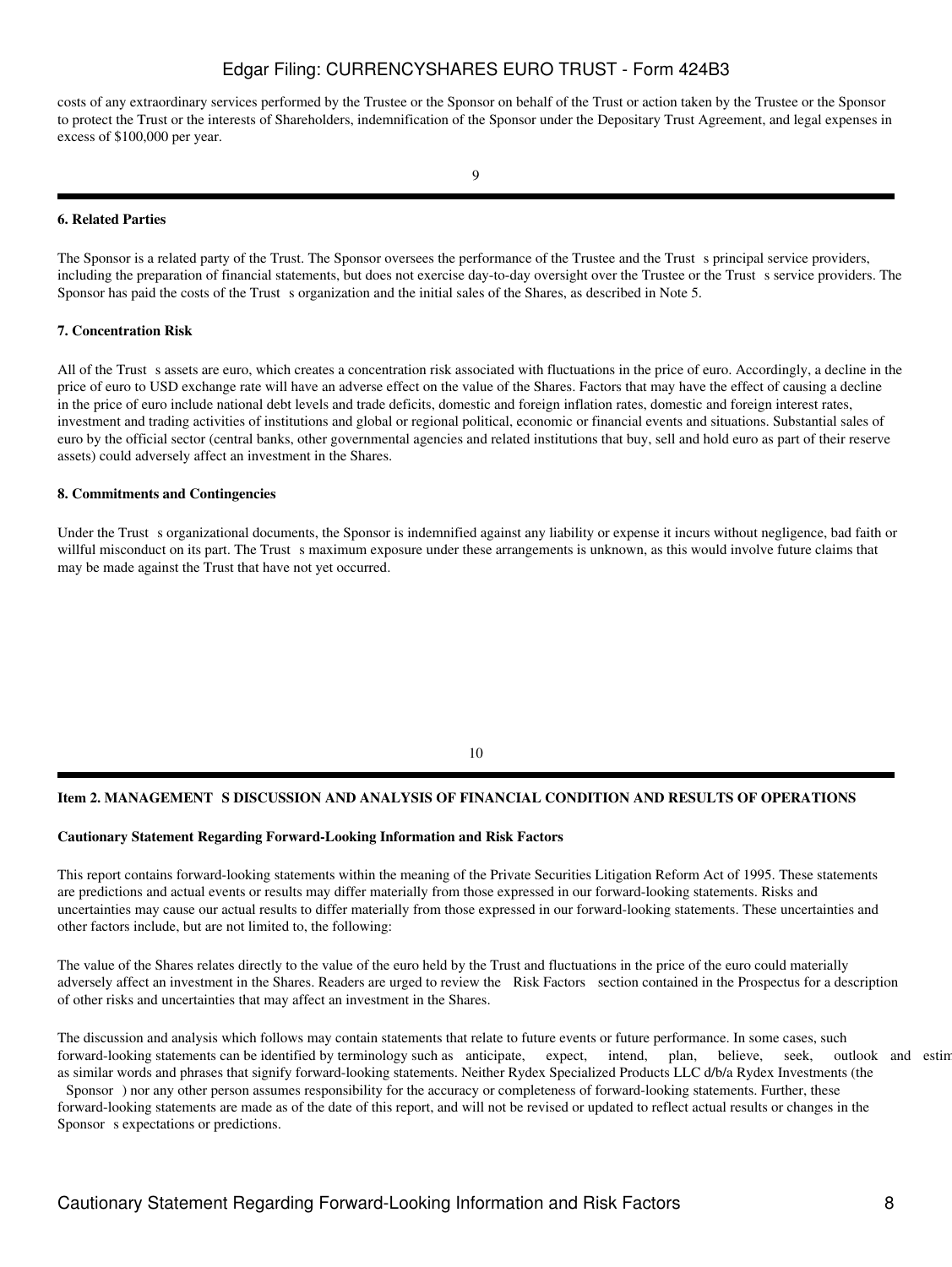#### **Trust Overview**

The CurrencyShares<sup>SM</sup> Euro Trust (the Trust) is a grantor trust that was formed on December 5, 2005. The Trust issues shares (the Shares) in blocks of 50,000 (each, a Basket) in exchange for deposits of euro and distributes euro in connection with the redemption of Baskets.

The Trust is a passive investment vehicle. The Trust does not have any officers, directors or employees. The investment objective of the Trust is for the Shares to reflect the price of the euro plus accrued interest, less the expenses of the Trust s operations. The Trust does not engage in any activities designed to obtain profit from, or ameliorate losses caused by, changes in the price of euro.

The Shares began trading on the New York Stock Exchange (NYSE) under the ticker symbol FXE on December 12, 2005. Investing in the Shares does not insulate the investor from certain risks, including price volatility.

#### **Definition and Calculation of Net Asset Value**

The net asset value (NAV) of the Trust is the aggregate value, expressed in U.S. Dollars (USD), of the Trust s assets. To calculate the NAV, The Bank of New York (the Trustee) adds to the amount of euro in the Trust at the end of the preceding business day accrued but unpaid interest, euro receivable under pending purchase orders and the value of other Trust assets, and subtracts the accrued but unpaid Sponsor s fee, euro payable under pending redemption orders and other Trust expenses and liabilities, if any.

11

The NAV is expressed in USD based on the Noon Buying Rate as determined by the Federal Reserve Bank of New York. If, on a particular evaluation day, the Noon Buying Rate has not been determined and announced by 2:00 PM (New York time), then the most recent Federal Reserve Bank of New York determination of the Noon Buying Rate shall be used to determine the NAV of the Trust unless the Trustee, in consultation with the Sponsor, determines that such price is inappropriate to use as the basis for such valuation. The Trustee also determines the NAV per Share, which equals the NAV of the Trust divided by the number of outstanding Shares.

The Sponsor publishes the NAV and NAV per Share on the Trust s website, www.currencyshares.com each day that the NYSE is open for regular trading.

The following chart illustrates the movement in the price of the Shares based on NAV per Share and the bid and ask midpoint offered on the NYSE as of the Noon Buying Rate versus the corresponding euro (expressed as a multiple of 100 euro Noon Buying Rate x 100):

12

#### **Liquidity**

The Sponsor is not aware of any trends, demands, conditions or events that are reasonably likely to result in material changes to the Trust s liquidity needs. The Trust s Depository, JPMorgan Chase, London branch, maintains two deposit accounts for the Trust, a primary deposit account that earns interest and a secondary deposit account that does not earn interest. Interest on the primary deposit account accrues daily and is paid monthly. The interest rate paid as of April 30, 2007 was an annual nominal rate of 3.60%. The following chart provides the daily rate paid by the Depository since the Shares began trading on the NYSE:

In exchange for a fee, the Sponsor bears most of the expenses incurred by the Trust. As a result, the only ordinary expense of the Trust during the period covered by this report was the Sponsor s fee. Each month the Depository deposits into the secondary deposit account accrued but unpaid interest and the Trustee withdraws euro from the secondary deposit account to pay the accrued Sponsor s fee for the previous month and other Trust expenses. When interest deposited exceeds the sum of the Sponsors fee for the prior month plus other Trust expenses, if any, the Trustee converts the excess into USD at a prevailing market rate and distributes the USD as promptly as practicable to Shareholders on a pro rata basis (in accordance with the number of Shares that they own). Historical distributions are as follows:

# Liquidity 9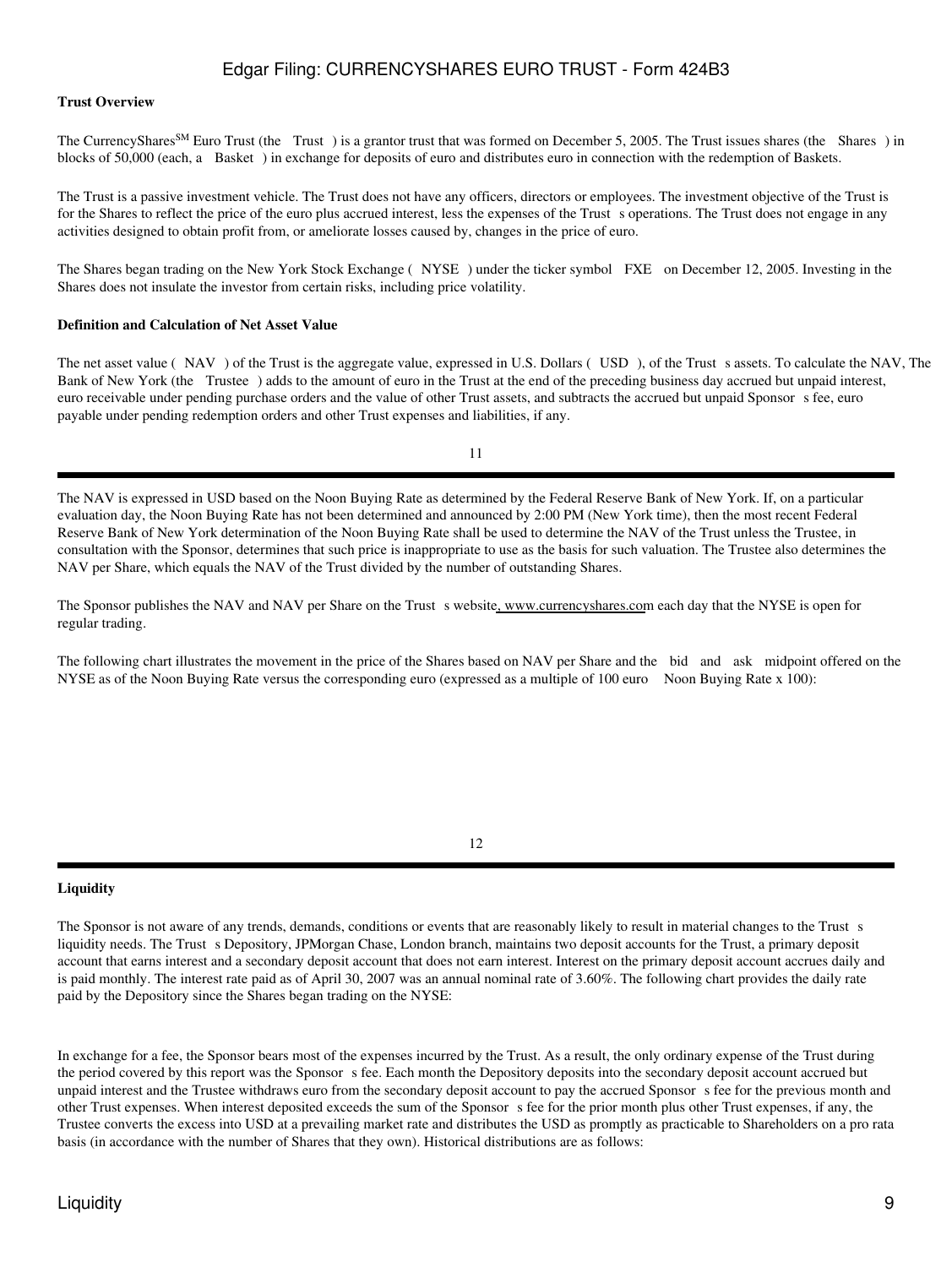### 13

# **FXE Distribution History**

| <b>Value</b> | <b>NAV</b> | Yield    | <b>Annualized Yield</b> |
|--------------|------------|----------|-------------------------|
| \$0.3485     | \$133.76   | $0.26\%$ | $3.07\%$                |
| \$0.2986     | \$131.74   | $0.23\%$ | 2.96%                   |
| \$0.3255     | \$130.22   | $0.25\%$ | 2.94%                   |
| \$0.3239     | \$131.72   | 0.25%    | 2.90%                   |
| \$0.2939     | \$133.19   | $0.22\%$ | $2.65\%$                |
| \$0.2874     | \$127.72   | 0.23%    | $2.61\%$                |
| \$0.2511     | \$127.46   | 0.20%    | 2.36%                   |
| \$0.2539     | \$128.36   | 0.20%    | 2.30%                   |
| \$0.2366     | \$127.79   | 0.19%    | 2.15%                   |
| \$0.2162     | \$127.96   | 0.17%    | $2.03\%$                |
| \$0.2104     | \$128.25   | 0.16%    | $1.91\%$                |
| \$0.2066     | \$126.08   | 0.16%    | $1.97\%$                |
| \$0.1934     | \$121.26   | 0.16%    | $1.85\%$                |
| \$0.1563     | \$119.00   | 0.13%    | $1.69\%$                |
| \$0.1734     | \$120.93   | 0.14%    | $1.67\%$                |
| \$0.1267     | \$119.82   | 0.11%    | $1.66\%$                |
|              |            |          |                         |

#### **Critical Accounting Estimates**

The preparation of financial statements in conformity with accounting principles generally accepted in the United States of America requires the Sponsor s management to make estimates and assumptions that affect the reported amounts of the assets and liabilities and disclosures of contingent liabilities at the date of the financial statements and the reported amounts of revenue and expenses during the period covered by this report.

In addition to the description below, please refer to Note 2 to the consolidated financial statements for further discussion of our accounting policies.

The Trustee calculates the Trust s NAV each business day. For NAV calculation purposes, Euro Deposits (cash) are translated at the Noon Buying Rate as determined and published by the Federal Reserve Bank of New York as of 12:00 PM (New York time) on each day that the NYSE is open for regular trading.

The functional currency of the Trust is the euro in accordance with Financial Accounting Standard 52, Foreign Currency Translation.

### **Results of Operations**

The Trust was formed on December 5, 2005, when the Sponsor deposited 100 euro with the Depository in exchange for one Share. The Depository received 15,000,000 euro on behalf of the Trust in exchange for 150,000 Shares on December 8, 2005. Trading in the Shares of the Trust on the NYSE commenced on December 12, 2005. Through April 30, 2007 an additional 9,500,000 Shares had been created in exchange for 950,000,000 euro; in addition to the seed capital of 100 euro, 2,250,000 Shares were redeemed in exchange for 225,000,000 euro.

As of April 30, 2007 the number of euro owned by the Trust was 740,000,000, resulting in a value of \$1,013,500,102 based on the NAV on April 30, 2007.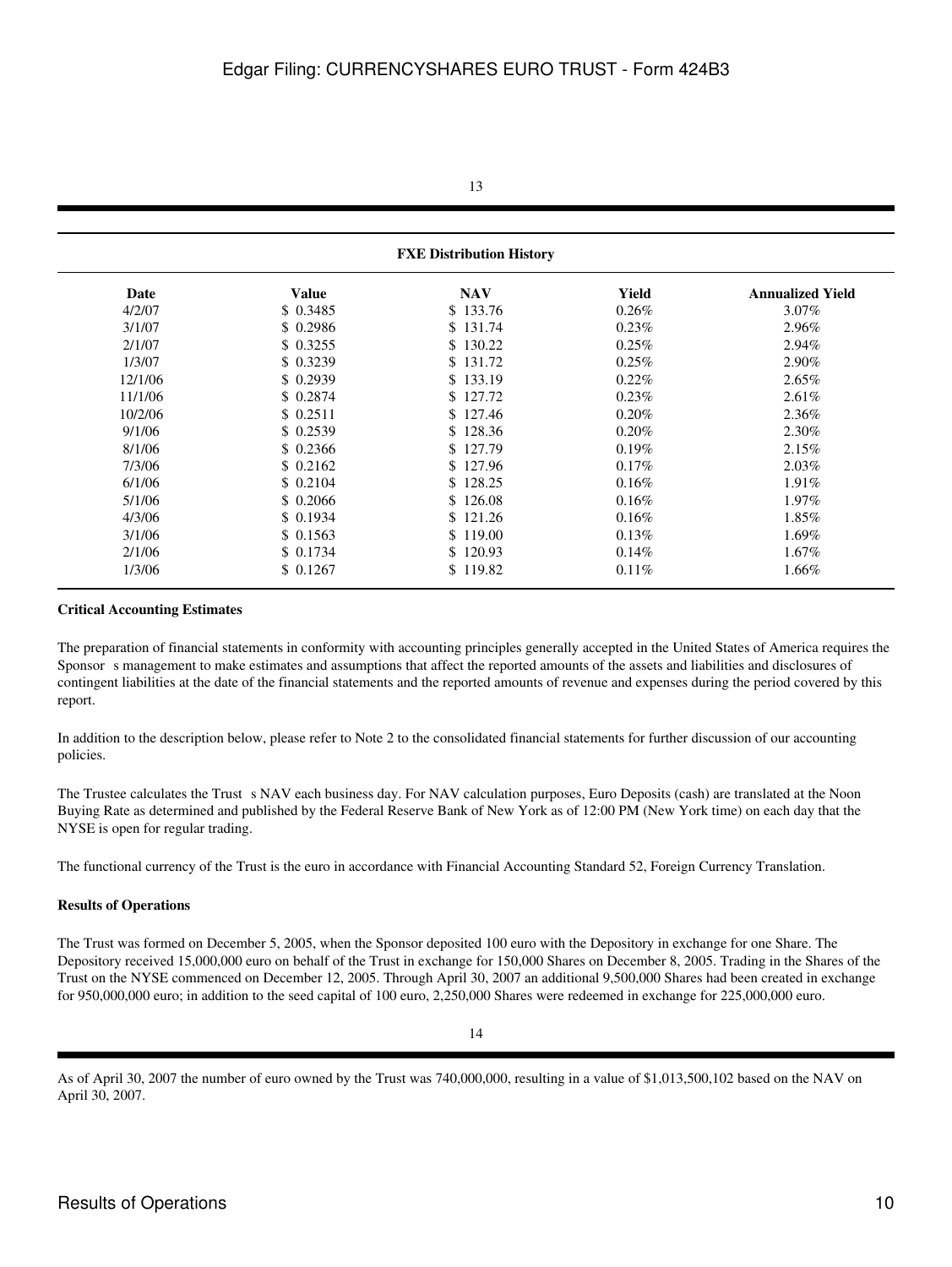#### **Movements in the Price of Euro**

The investment objective of the Trust is for the Shares to reflect the price of the euro plus accrued interest, less the expenses of the Trust s operations. The Shares are intended to provide institutional and retail investors with a simple, cost-effective means of gaining investment benefits similar to those of holding euro. Each outstanding Share represents a proportional interest in the euro held by the Trust. The following chart provides recent trends on the price of euro. The chart illustrates movements in the price of euro in USD during the period from August 1, 2005 to April 30, 2007 and is based on the Noon Buying Rate as determined by the Federal Reserve Bank of New York.

Historical values of the Noon Buying Rate can be obtained at http://www.ny.frb.org/markets/fxrates/noon.cfm.

### **Item 3. QUANTITATIVE AND QUALITATIVE DISCLOSURES ABOUT MARKET RISK**

15

Not applicable.

### **Item 4. CONTROLS AND PROCEDURES**

The Trust maintains disclosure controls and procedures (as defined in Rules 13a-15(e) and 15d-15(e) under the Securities Exchange Act of 1934) designed to ensure that material information relating to the Trust is recorded, processed and disclosed on a timely basis. The Trust s disclosure controls and procedures are designed by or under the supervision of the Sponsor s chief executive officer and chief financial officer who exercise oversight over the Trust as the Trust has no officers. The chief executive officer and chief financial officer of the Sponsor have evaluated the effectiveness of the Trust s disclosure controls and procedures as of April 30, 2007. Based on that evaluation, the chief executive officer and chief financial officer of the Sponsor have concluded that the disclosure controls and procedures of the Trust were effective as of the end of the period covered by this report. There were no changes in the Trust s internal control over financial reporting that occurred during the Trust s last fiscal quarter that have materially affected, or are reasonably likely to materially affect, the Trust s internal control over financial reporting.

#### 16

### **PART II OTHER INFORMATION**

**Item 1. Legal Proceedings**

None.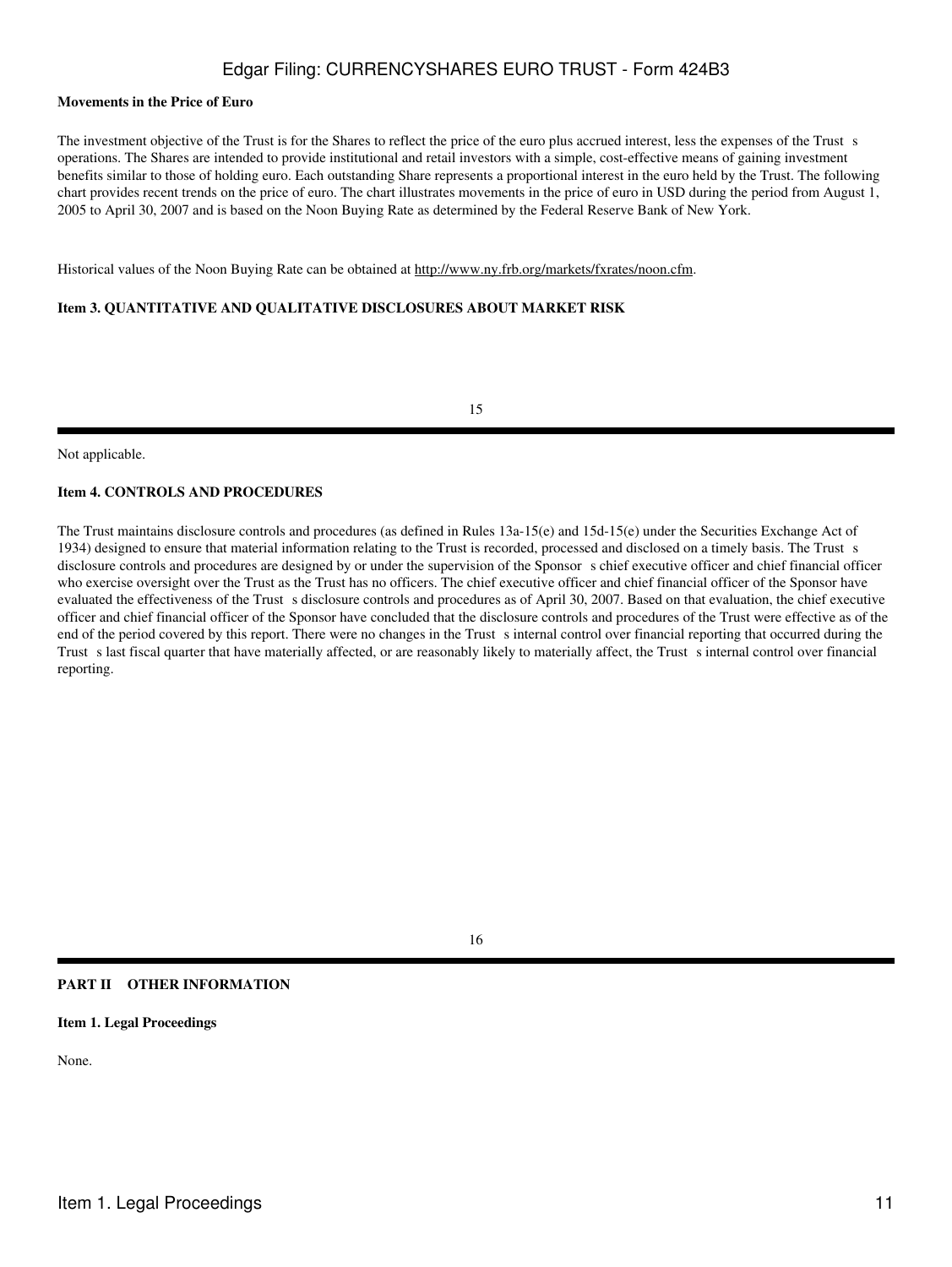### **Item 1A. Risk Factors**

There have been no material changes from the risk factors disclosed in the Risk Factors section of the Trust s Annual Report on Form 10-K filed with the Securities and Exchange Commission on January 29, 2007.

#### **Item 2. Unregistered Sales of Equity Securities and Use of Proceeds**

(a) None.

(b) Not applicable.

(c) During the quarter ended April 30, 2007, 11 Baskets (550,000 Shares registered pursuant to Section 12 of the Securities Exchange Act of 1934) were redeemed by the Trust, as follows:

|                                         | <b>Total Number of Registered</b> |                                |
|-----------------------------------------|-----------------------------------|--------------------------------|
| Period                                  | <b>Shares Redeemed</b>            | <b>Average Price Per Share</b> |
| 02/01/2007 - 02/28/2007                 | 250,000                           | \$129.38204                    |
| 03/01/2007 - 03/31/2007                 | 300,000                           | \$131.74063                    |
| 04/01/2007 - 04/30/2007                 | --                                | $- -$                          |
| Item 3. Defaults upon Senior Securities |                                   |                                |

None.

#### **Item 4. Submission of Matters to a Vote of Security Holders**

None.

#### **Item 5. Other Information**

None.

**Item 6. Exhibits**

| Number | Description of Exhibit                                                                                 |
|--------|--------------------------------------------------------------------------------------------------------|
| 31.1   | Certification of Principal Executive Officer Pursuant to Section 302 of the Sarbanes-Oxley Act of 2002 |
| 31.2   | Certification of Principal Financial Officer Pursuant to Section 302 of the Sarbanes-Oxley Act of 2002 |
| 32.1   | Certification of Principal Executive Officer Pursuant to Section 906 of the Sarbanes-Oxley Act of 2002 |
| 32.2   | Certification of Principal Financial Officer Pursuant to Section 906 of the Sarbanes-Oxley Act of 2002 |
|        |                                                                                                        |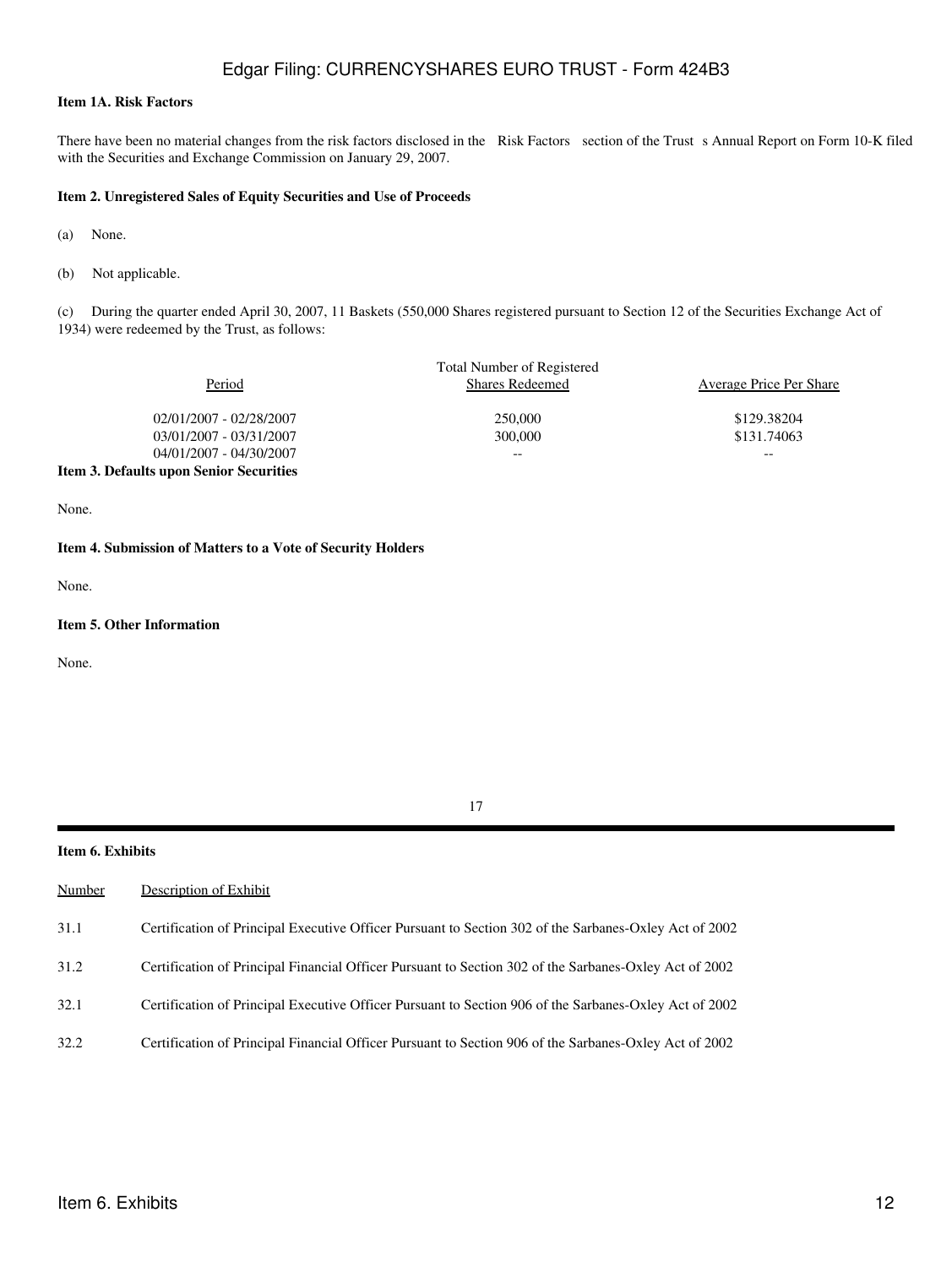18

#### **SIGNATURES**

 Pursuant to the requirements of the Securities Exchange Act of 1934, the registrant has duly caused this report to be signed on its behalf by the undersigned thereunto duly authorized.

> RYDEX SPECIALIZED PRODUCTS LLC D/B/A RYDEX INVESTMENTS, SPONSOR OF CURRENCYSHARES<sup>SM</sup> EURO TRUST

Date: June 11, 2007 By: /s/ Nick Bonos

 Nick Bonos Chief Financial Officer (**principal financial officer**)

19

#### **EXHIBIT 31.1**

### **CERTIFICATION PURSUANT TO SECTION 302(A) OF THE SARBANES-OXLEY ACT OF 2002**

I, Carl G. Verboncoeur, certify that:

1. I have reviewed the Quarterly Report on Form 10-Q for the quarterly period ended April 30, 2007 of CurrencyShares<sup>SM</sup> Euro Trust;

2. Based on my knowledge, this report does not contain any untrue statement of a material fact or omit to state a material fact necessary to make the statements made, in light of the circumstances under which such statements were made, not misleading with respect to the period covered by this report;

3. Based on my knowledge, the financial statements, and other financial information included in this report, fairly present in all material respects the financial condition, results of operations and cash flows of the registrant as of, and for, the periods presented in this report;

4. The other certifying officer and I are responsible for establishing and maintaining disclosure controls and procedures (as defined in Exchange Act Rules 13a-15(e) and 15d-15(e)) for the registrant and have: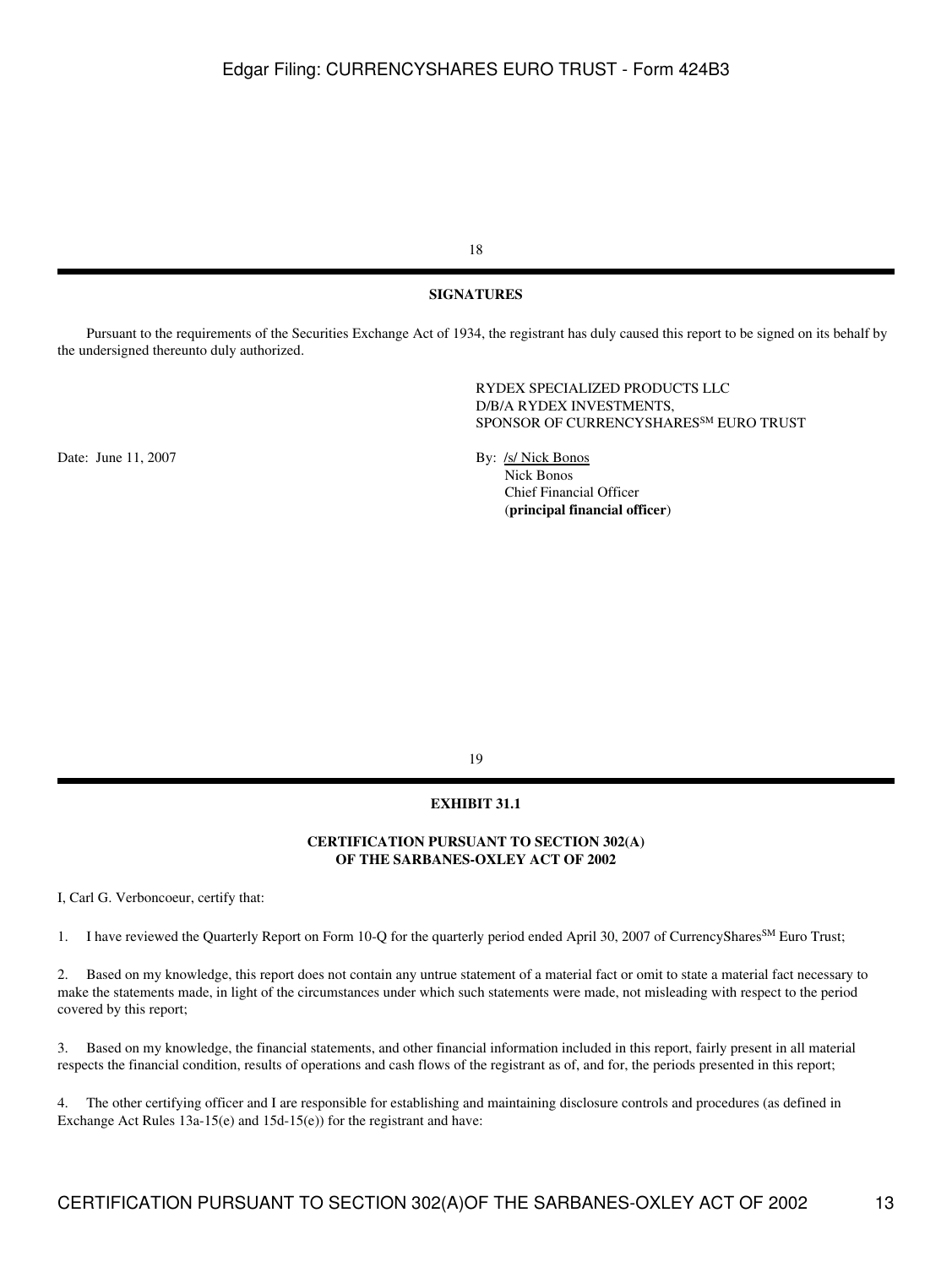(a) Designed such disclosure controls and procedures, or caused such disclosure controls and procedures to be designed under our supervision, to ensure that material information relating to the registrant, including its consolidated subsidiaries, is made known to us by others within those entities, particularly during the period in which this report is being prepared;

(b) Evaluated the effectiveness of the registrant s disclosure controls and procedures and presented in this report our conclusions about the effectiveness of the disclosure controls and procedures, as of the end of the period covered by this report based on such evaluation; and

(c) Disclosed in this report any change in the registrant sinternal control over financial reporting that occurred during the registrant smost recent fiscal quarter (the registrant s fourth fiscal quarter in the case of an annual report) that has materially affected, or is reasonably likely to materially affect, the registrant s internal control over financial reporting; and

5. The other certifying officer and I have disclosed, based on our most recent evaluation of internal control over financial reporting, to the registrant s auditors and PADCO Advisors II, Inc. s auditors and the board of directors of PADCO Advisors II, Inc. and the board of directors of Rydex Fund Services, Inc. and the audit committee of Rydex Specialized Products LLC s board of managers (or persons performing equivalent functions):

 (a) All significant deficiencies and material weaknesses in the design or operation of internal control over financial reporting which are reasonably likely to adversely affect the registrant s ability to record, process, summarize and report financial information; and

(b) Any fraud, whether or not material, that involves persons who have a significant role in the registrant sinternal control over financial reporting.

Date: June 11, 2007

/s/ Carl G. Verboncoeur Carl G. Verboncoeur Chief Executive Officer (principal executive officer)

## **EXHIBIT 31.2**

#### **CERTIFICATION PURSUANT TO SECTION 302(A) OF THE SARBANES-OXLEY ACT OF 2002**

I, Nick Bonos, certify that:

1. I have reviewed the Quarterly Report on Form 10-Q for the quarterly period ended April 30, 2007 of CurrencyShares<sup>SM</sup> Euro Trust;

2. Based on my knowledge, this report does not contain any untrue statement of a material fact or omit to state a material fact necessary to make the statements made, in light of the circumstances under which such statements were made, not misleading with respect to the period covered by this report;

3. Based on my knowledge, the financial statements, and other financial information included in this report, fairly present in all material respects the financial condition, results of operations and cash flows of the registrant as of, and for, the periods presented in this report;

4. The other certifying officer and I are responsible for establishing and maintaining disclosure controls and procedures (as defined in Exchange Act Rules 13a-15(e) and 15d-15(e)) for the registrant and have:

 (a) Designed such disclosure controls and procedures, or caused such disclosure controls and procedures to be designed under our supervision, to ensure that material information relating to the registrant, including its consolidated subsidiaries, is made known to us by others within those entities, particularly during the period in which this report is being prepared;

Evaluated the effectiveness of the registrant s disclosure controls and procedures and presented in this report our conclusions about the effectiveness of the disclosure controls and procedures, as of the end of the period covered by this report based on such evaluation; and

(c) Disclosed in this report any change in the registrant s internal control over financial reporting that occurred during the registrant s most recent fiscal quarter (the registrant s fourth fiscal quarter in the case of an annual report) that has materially affected, or is reasonably likely to materially affect, the registrant s internal control over financial reporting; and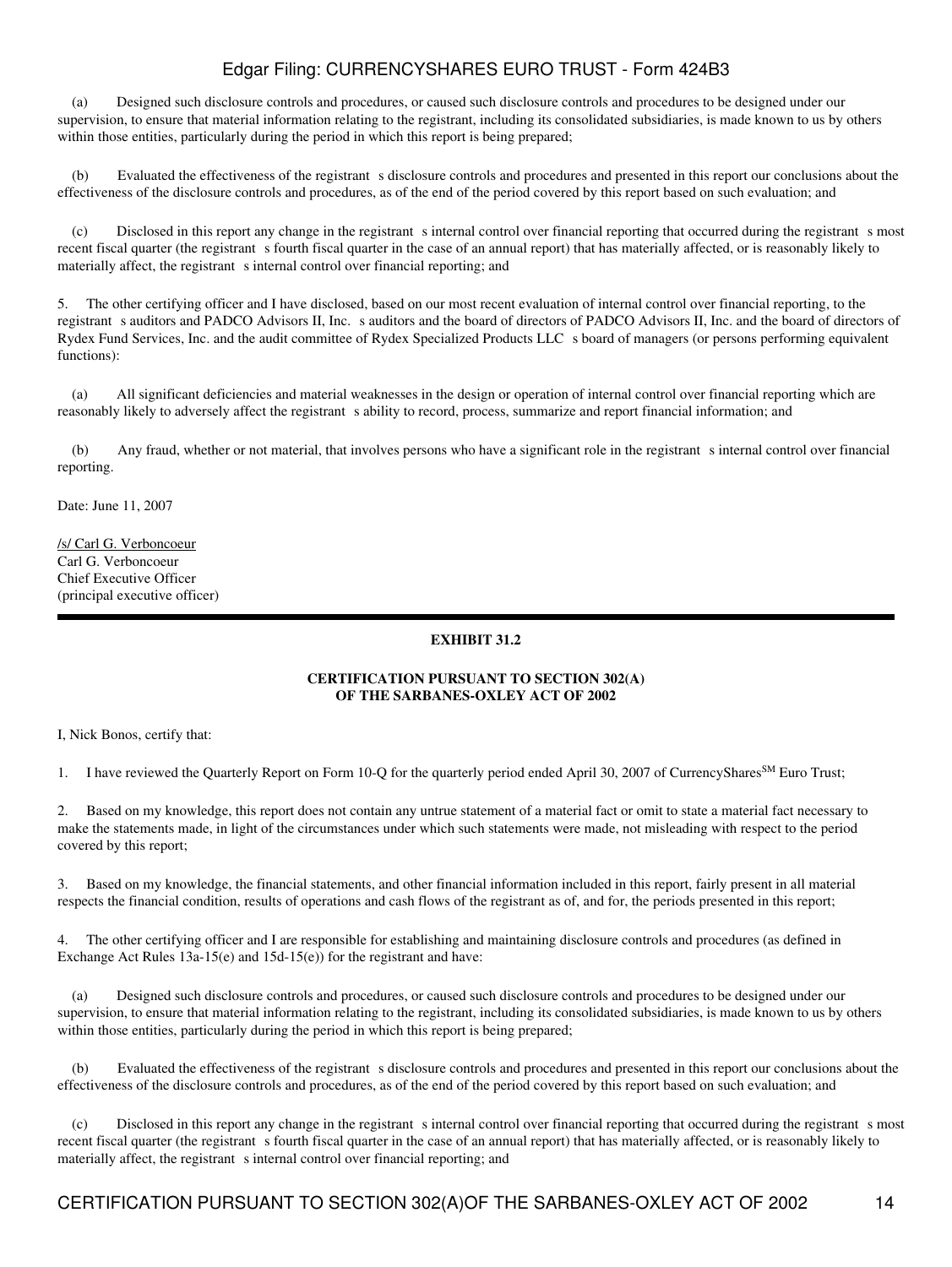5. The other certifying officer and I have disclosed, based on our most recent evaluation of internal control over financial reporting, to the registrant s auditors and PADCO Advisors II, Inc. s auditors and the board of directors of PADCO Advisors II, Inc. and the board of directors of Rydex Fund Services, Inc. and the audit committee of Rydex Specialized Products LLC s board of managers (or persons performing equivalent functions):

 (a) All significant deficiencies and material weaknesses in the design or operation of internal control over financial reporting which are reasonably likely to adversely affect the registrant s ability to record, process, summarize and report financial information; and

(b) Any fraud, whether or not material, that involves persons who have a significant role in the registrant sinternal control over financial reporting.

Date: June 11, 2007

/s/ Nick Bonos Nick Bonos Chief Financial Officer (principal financial officer)

## **EXHIBIT 32.1**

### **CERTIFICATION PURSUANT TO SECTION 906 OF THE SARBANES-OXLEY ACT OF 2002**

In connection with the Quarterly Report of CurrencyShares<sup>SM</sup> Euro Trust (the Trust) on Form 10-Q for the period ended April 30, 2007 as filed with the Securities and Exchange Commission on the date hereof (the Report), I, Carl G. Verboncoeur, Chief Executive Officer of Rydex Specialized Products LLC, the Sponsor of the Trust, certify, pursuant to 18 U.S.C. § 1350, as adopted pursuant to § 906 of the Sarbanes-Oxley Act of 2002, that:

1. The Report fully complies with the requirements of section 13(a) or 15(d) of the Securities Exchange Act of 1934, as amended; and

2. The information contained in the Report fairly presents, in all material respects, the financial condition and results of operations of the Trust.

Date: June 11, 2007

/s/ Carl G. Verboncoeur Carl G. Verboncoeur<sup>\*</sup> Chief Executive Officer (principal executive officer)

\* The Registrant is a trust and Carl G. Verboncoeur is signing in his capacity as the principal executive officer of Rydex Specialized Products LLC, the Sponsor of the Registrant.

## **EXHIBIT 32.2**

### **CERTIFICATION PURSUANT TO SECTION 906 OF THE SARBANES-OXLEY ACT OF 2002**

In connection with the Quarterly Report of CurrencyShares<sup>SM</sup> Euro Trust (the Trust) on Form 10-Q for the period ended April 30, 2007 as filed with the Securities and Exchange Commission on the date hereof (the Report), I, Nick Bonos, Chief Financial Officer of Rydex Specialized Products LLC, the Sponsor of the Trust, certify, pursuant to 18 U.S.C. § 1350, as adopted pursuant to § 906 of the Sarbanes-Oxley Act of 2002, that:

1. The Report fully complies with the requirements of section 13(a) or 15(d) of the Securities Exchange Act of 1934, as amended; and

2. The information contained in the Report fairly presents, in all material respects, the financial condition and results of operations of the Trust.